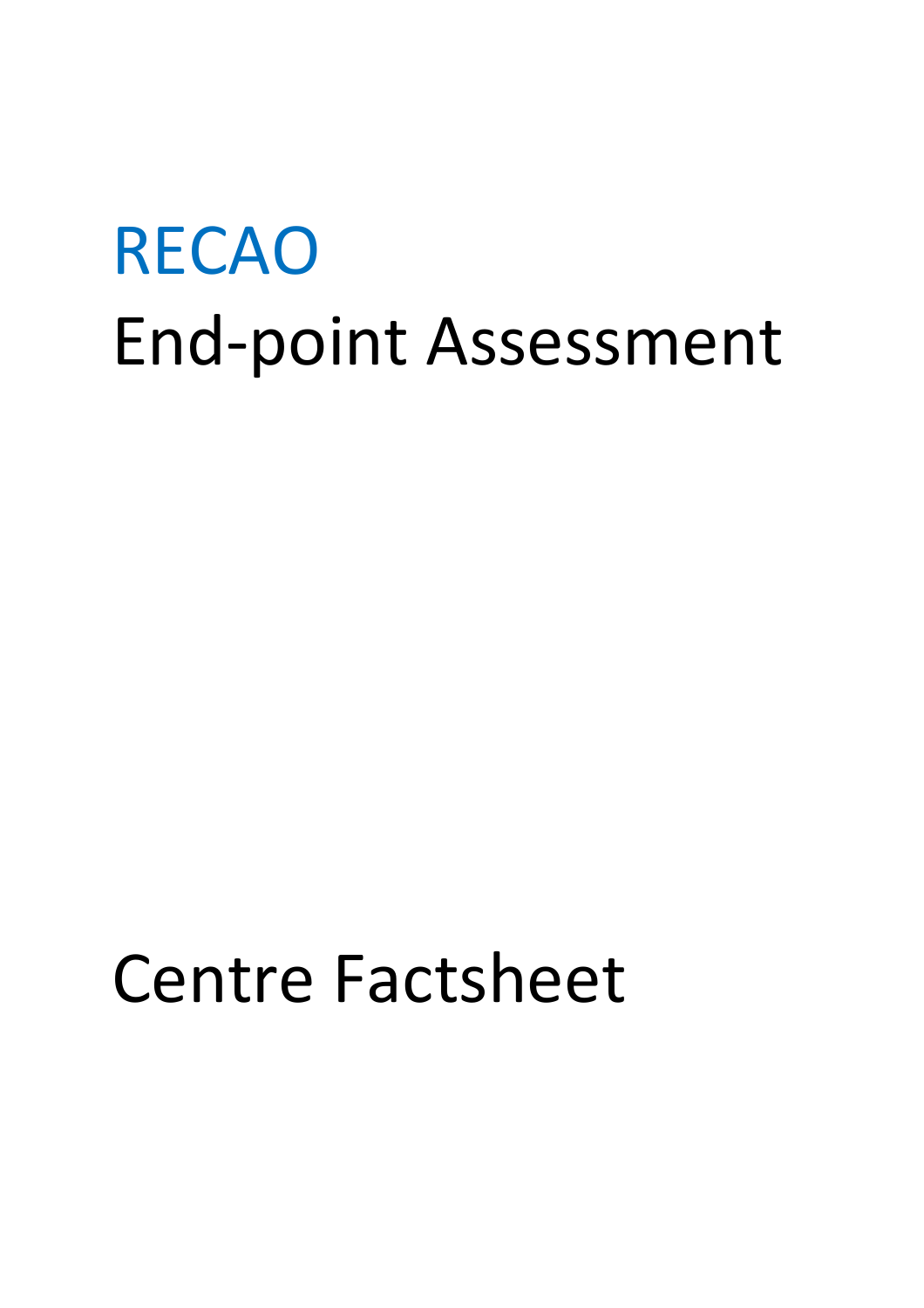### **RECAO End-point Assessment**

#### **Introduction**

To fully meet the apprenticeship standard, the apprentice will undergo a series of different assessments to enable them to demonstrate their skills knowledge and behaviours that they have developed over the course of the apprenticeship.

REC is a national awarding organisation regulated by Ofqual, CCEA and Qualifications Wales, and is now a Government Approved Registered Apprentices Awarding Organisation (RAAO) approved to deliver EPA for 2 standards: level 2, and 3 in Recruitment, working with employers and training providers to ensure high quality valid and robust EPA.

#### **What is End-point Assessment?**

This was designed to check the apprentice has the skills, knowledge and behaviours required in order to fully complete the apprenticeship as set out in the assessment plan. It consists of:

- A resourcing project assignment
- A professional discussion

An independent end-point assessor who is separate from the workplace and outside of the organisation carries out end-point assessment.

EPA occurs at the end of a minimum period of training as an apprentice- typically 12 months. The employer, the training provider and the organisation which I providing the EPA will decide whether the apprentice is ready to be tested.

EPA is synoptic- which means that it takes an overview of the apprentices' competence. It consists of a number of different types of external assessment.

An Assessment plan is published for each standard which contains all the details of the testing required to achieve a certificate.

Independent EPA from RECAO ensure all apprentices have the knowledge, skills and behaviours detailed in the new standards.

#### **The Professional Discussion**

One of the end-point assessments is a Professional discussion during which all knowledge and behaviours will be assessed.

This is a formal discussion session where learner must be able to discuss their competence using real life examples, scenarios and case studies.

Specifically the learner will be assessed on the following core areas:

- The job they have to do, their main tasks and responsibilities
- The importance of having the right values and behaviours
- Importance of communication
- How to support individuals and remain safe from harm (safeguarding)